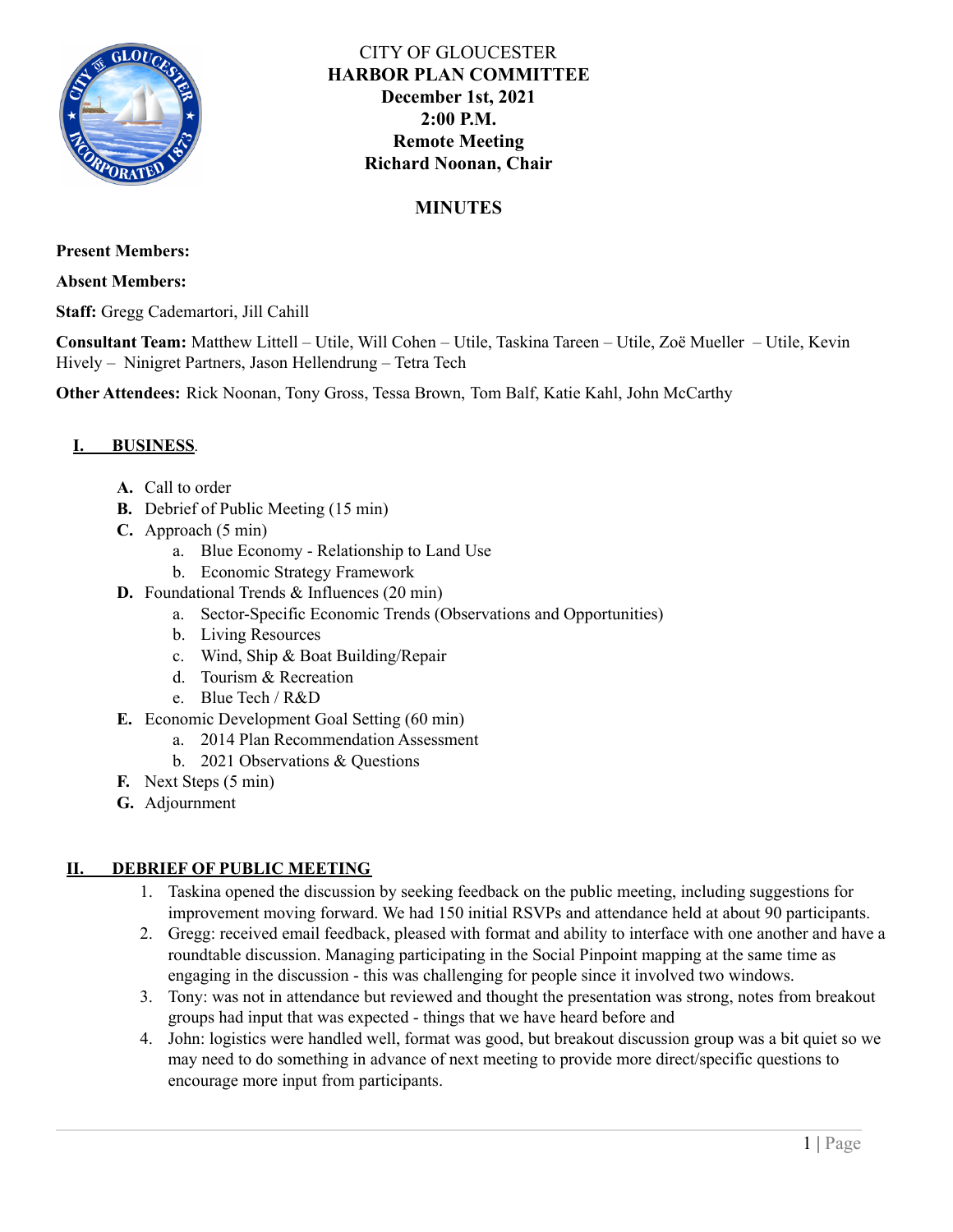- 5. Tessa: agree with John people didn't seem to know what to expect, what they were going to be talking about. Maybe we can get more area specific to encourage focused feedback on what they care about most. There seemed to be a lot of people there who just wanted to learn more about what was going on and they got good clarifying information about what they were wondering about.
- 6. Tom: a bit quieter than expected/wanted. There was value in getting people learning more of the basics. It was a good civil conversation with one activist dominating the conversation. For the map - is it active and open? Wondering when the map feedback
	- a. Gregg: yes, the interactive map is live on the site and still is receiving comments.
- 7. Katie: agree quieter than expected, not sure if people were hesitant or intimidated. Wondering how we can provide more education on the process and how the issues will be addressed, what it might mean for them.
- 8. Jill: same
- 9. Rick: what is the best way to handle specific interests? Would it be more passionate/
- 10. Data outcomes:
	- a. the map will not produce statistically valid survey it will not prove priorities but it is one element of a broader set of engagement efforts
- 11. Matthew: just want to point out that this is a typical public response to an open-ended first meeting. Subsequent meetings will have more specific items to react to and so will likely solicit more substantial and diverse public participation because it will not be so open-ended. Open ended meetings tend to have a mix of people who either come with a strong agenda and dominate the meeting or

## **III. APPROACH**

- a. Blue Economy Relationship to Land Use: the consultant team established a broad framework of uplands vs. coastal vs. marine environment aspects of the Blue Economy. Differentiating between these different physical sites for economic activities helps to focus the conversation and frame how they connect or don't connect to one-another.
- b. Economic Strategy Framework: the consultant team shared the workflow we will be moving through from foundational trends and influences, through economic goal-setting, into sub-area specific considerations, and ultimately into two implementation tools - (1) economic development initiatives and (2) regulatory changes.

## **IV. FOUNDATIONAL TRENDS AND INFLUENCES**

Kevin presented an overview of sector-specific economic trends, observations and opportunities in each of the following areas:

- a. Living Resources
- b. Marine Construction (Offshore Wind), Transportation, and Ship & Boat Building
- c. Tourism & Recreation
- d. Blue Tech / R&D

For each of these sectors, the observations and opportunities were broken down into a transect that outlined observations and opportunities in each of the land use environments presented in the approach sections (uplands, coastal and marine environment).

## **V. ECONOMIC DEVELOPMENT GOAL SETTING**

For each of the following topics, the consultant team took inventory of all the 2014 Plan Recommendations, determined what may have changed since 2014 (recommendations that have been implemented, contextual factors that have evolved), and then framed some current observations, questions and initial ideas to serve as conversation starters. The topics for discussion included:

## ● **Blue Tech + R&D**

Marine tech (electronic and life science) is making slow and steady progress in Gloucester. However, its physical footprint is different from the traditional fishing sector, and it's a "talent" driven field. *How does Gloucester ensure that the Harbor can accommodate growth of what is there now without pushing out the fishing related uses?*

*Is there a role for the downtown or other parts of the Uplands to play with this sector? How does Gloucester continue to support innovation in this sector?*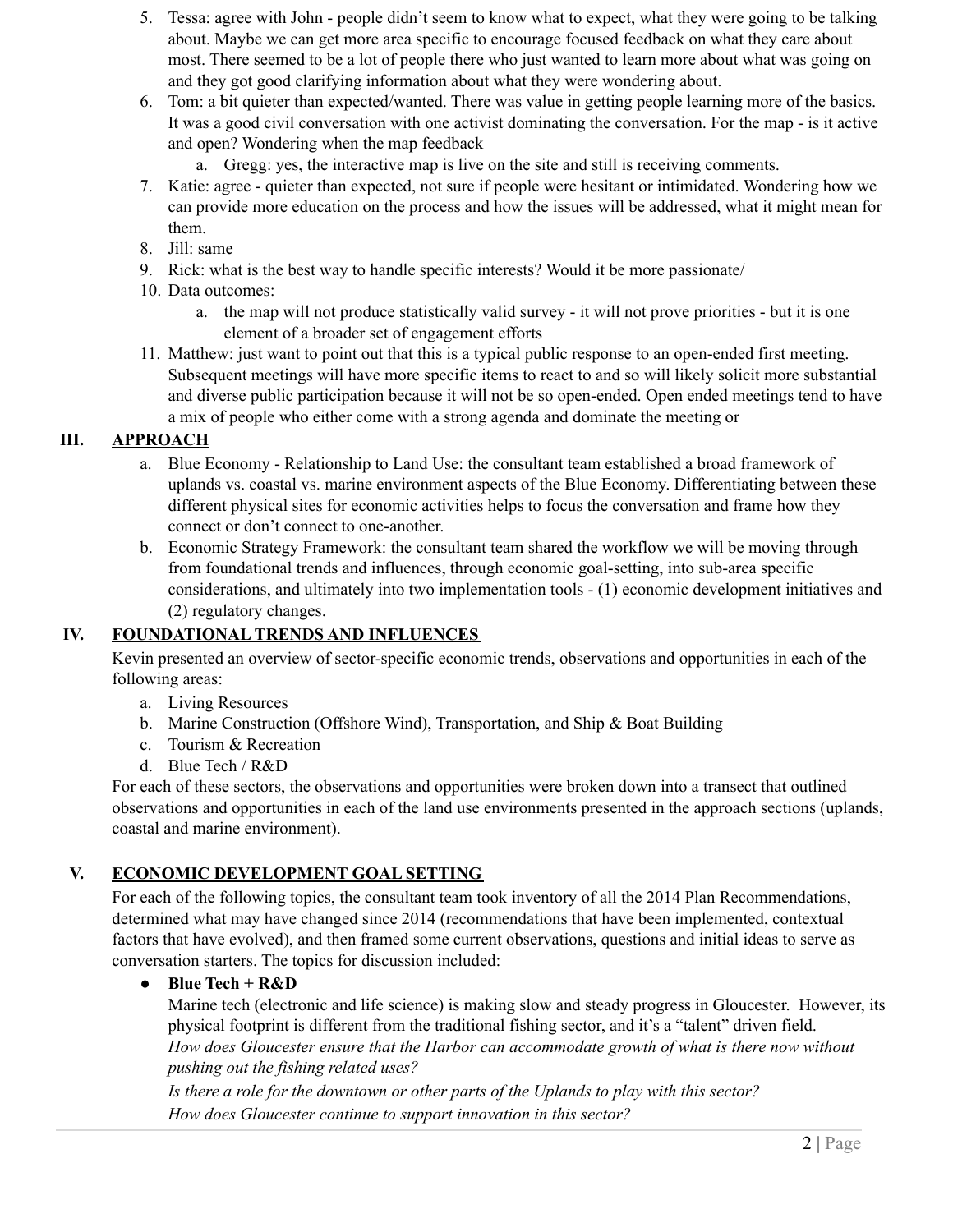*What is an appropriate way to encourage limited of ice-type uses to round out the ocean cluster?*

- Tony:
	- slide 21 ropeless lobstering technology is not well received here, and is extremely risky to Gloucester.
	- GMGI a great resource, but doesn't necessarily supply the jobs needed (higher education), didn't see a clear idea of how these might fit into Gloucester.
	- Agree that offshore wind is not worth
- John:
	- agree with what Tony said
	- Can we look into the UMass marine station locally, maybe that site could be expanded
	- responding to idea "B" we should be open to it, but need to prioritize water dependent use - need to focus on creating new space for fishermen.
- Rick
	- All these are worth pursuing/fostering, but concern that if we attract more institutions it becomes a capacity issue - GMGI reached out to 250 CEOs, and 75 of them said tell me more….
	- Can we focus another cluster elsewhere from the pier?
	- Views Blue Tech RD as a yes, but how do we deliver that, how to we deploy a shovel-ready space for them given
	- ■
- Tessa
	- we know what works here, what has worked well here in the past wondering what gaps are we trying to fill?
	- seeing it from the perspective of someone who is working on the water it is so difficult to find waterfront spaces for the expansion of seafood businesses
		- e.g. east gloucester wasted space
	- from Tessa's POV, doesn't seem why we need blue tech on the harbor unless there are underutilized/vacant properties that cannot be re-deployed for seafood - not sure if it would be a positive change or is something Gloucester needs
- Tom
	- There is a lot of opportunity for Blue Tech off the harbor, doesn't necessarily need the water frontage
	- however visibility and integration with everything else is important to establish a harbor
	- very supportive og blue tech and r&d on the harbor
	- issue of capacity is huge GMGI has generated a lot of interest in life sciences and biomanufacturing coming here to Gloucester, but we don't have real inventory to accommodate facilities of that size
	- we need to think about which industries drone, etc we have to get to the issue of capacity
- Katie
	- agree with Tom see a big role, but don't know if it needs to be on the working waterfront. Why would we need it (to Tessa's point) - how can they integrate with active fishing, shellfishing, lobstering? How can they support through monitoring/projecting living resources and
	- Hodgkins Cove UMass facility has deferred maintenance issues but is very happy where they are - Gloucester would be one of the hubs for this initiative
		- UMass Amherst, Lowell, Dartmouth & Boston
- **Blue Tech** +  $\mathbf{R\&D}$  specifically technology change in the fishing industry Technological change is taking place in a variety of sectors: e.g. electrification of engines and powertrains, deploying "smart tech", tracking, cold chain requirements, among others. What is taking place in the fishing industry specifically that Gloucester as a port and a fleet will need to *adapt to? Does Gloucester have access to the right technical expertise to assist with adaptation?*
	- Katie: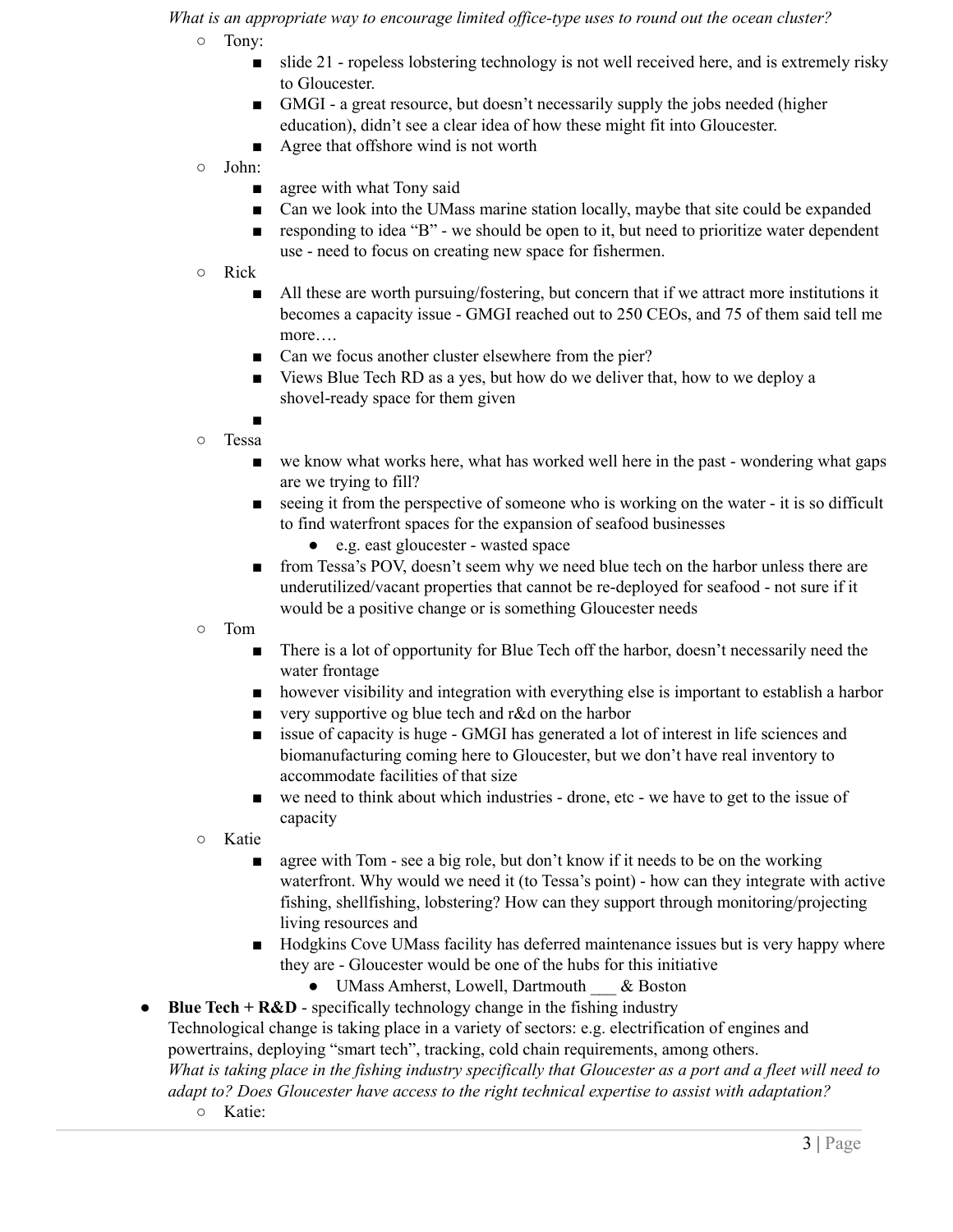- Test-bed facilities are not a new idea, and often it is the local land grant institution (e.g. UMass) that takes this issue on at a state level. Need to look at operational issues and workforce training.
- Lots of permitting issues a long process, Katie has reached out to Kathryn at CZM
- Tom:
	- Agrees with Katie. There's a wind turbine testing facility in Charlestown, if we are doing this for emerging technologies, why wouldn't we have comparable testing facilities for fishing technologies
	- Many of these exams feel like brick and mortar, oldest ground fishing boat dates to 1970s - *Kevin asked to hold that thought (regarding ground fishing)*
- Tessa:
	- Doesn't see how a test bed is feasible or useful if you are testing it in state waters it is not applicable because most commercial operations are out in federal waters where there are much more extreme weather conditions, so even if the "test" is successful in the context of state water conditions, it may not work in the context of federal waters.
	- Additionally, many people are already fighting over limited state waters (within the 3-mile line)
- Rick
	- advancement of technology in our port (appreciates Tessa's candor) ability to do something newer, better, faster and protect resources. This aspect of tech around our harbor is immensely capital intense.
	- A bit esoteric worthy, but not necessarily quick enough to be tangible/useful to advance economic development in the 1-2 year vs. 10-20 year time horizon. Would put in third row of consideration, certainly worthy but doesn't seem as tangible as he would like to see it
	- A little more cerebral than he would be looking to pursue
- Tony
	- more in Tessa's court. Division of Marine fisheries a lot of this. The federal government was working with commercial businesses with cooperative work that didn't require any displacement of existing industries or space.
	- This is something that been highly successful done, but really requires cooperation
	- one of the things we are missing here we don't have a baseline of what we need to support our commercial fishing industry
	- we need to find out, what we need to grow our successful industries that fit into the confined spaces that we have
- John:
	- Agrees with Tony & Tess in good weather we are completely filled up with traps.
	- Only way he would support this is putting it in already closed waters where they would not be competing with active business needs

#### ● **Tourism**

Harbor tourism appears to create synergies with the downtown and the coastline.

*What more should be done?*

*What is going too far?*

- John:
	- Charter fishery has already taken off here we should be looking at that as an opportunity. A lot of local fishermen fill in when Charter fishing season is over. It is good for tourism, they are staying in our hotels and eating at our restaurants.
	- Our regular fisherman are turning to this for supplemental income so it is a good complementary way to reinforce and fill in
- Tony:
	- Tourism has always been a major part of Gloucester's economy
	- Agree with John. a lot of the guys turned to charter to supplement their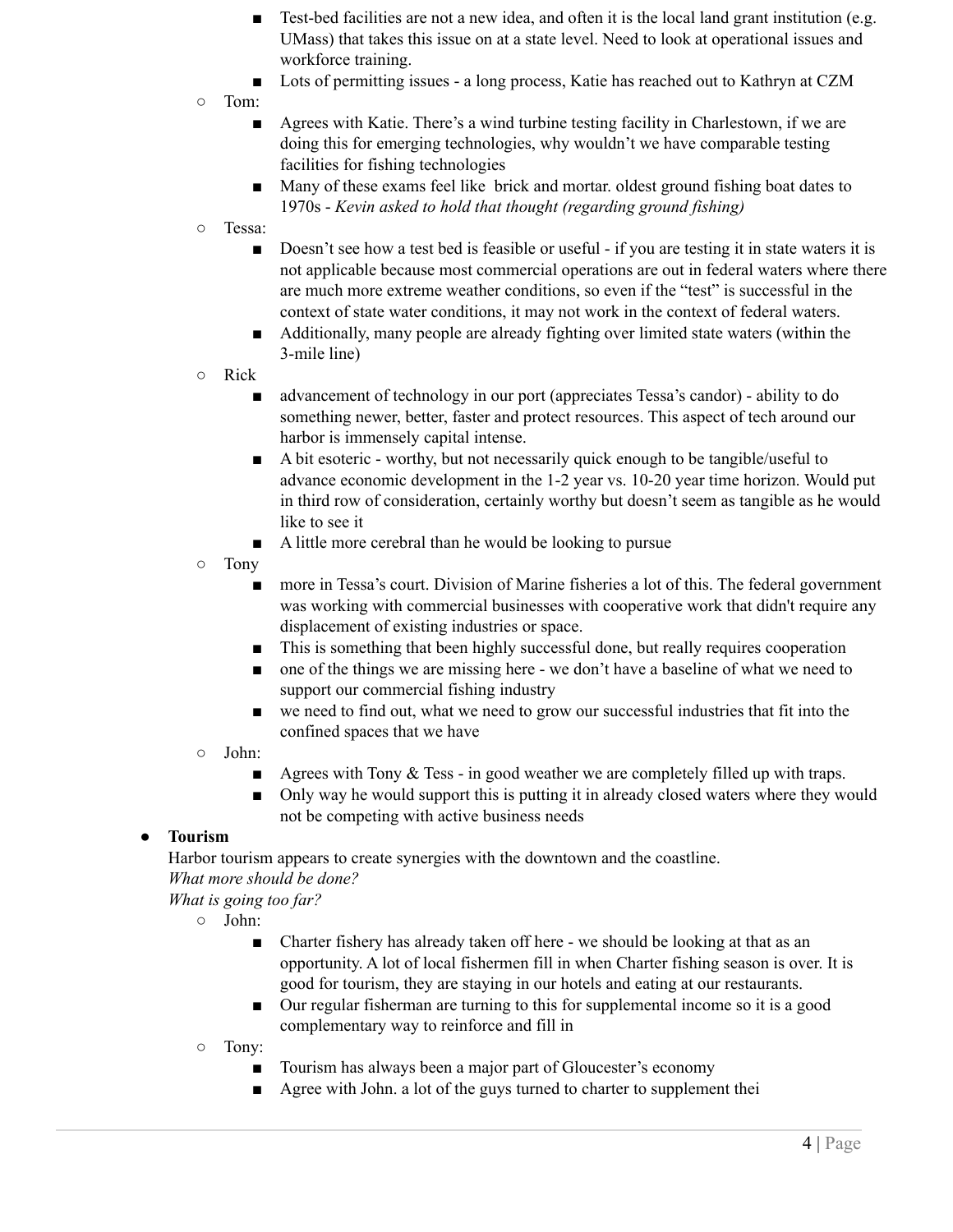- Discussion of tour groups going through fish plants is total non-starter, not a safe thing to do OSHA
- Possibly tying, getting more direction towards heritage centre, gloucester maritime, great pier, harbor master office,- we have a lot of access to working harbor
- I4C2 needs to be looked at for open space and enhancement
- we've worked hard to bring people by boat (discover gloucester) to the city
- we have quite a few waterfront festivals not sure if we need more of those
- after labor day, that's the end of the festivals due to weather
- we need to keep our eye on the ball for this, and find ways to keep improving
- Rick:
	- view on tourism is about getting people here if you look at tuna fishery / charter fishery… was in Coasta Rica and went fishing with someone, people were enamored with Glouceter's fishery - Wicked Tuna TV show is a marketing point
	- always talked about how to figure out the shoulder season (film series etc) it is nice for residents that it gets quieter, but would be good to extend economic impact.
		- been to Fisherman's Warf Santa Barbara, Honolulu Pier 38 not sure that factory tours are applicable but the
- Tessa:
	- works with a lot of charter fishermen sees that as an opportunity to link to other things in Gloucester. Many of them all they know is from Wicked Tuna, but once they arrive they are surprised and want to stay and explore. They were really into bringing their catch to a local restaurant to have it prepared for their dinner.
	- Don't need more festivals, but having more education at the heritage center would be great.
- Tom:
	- in general agreements with most of what's been said. different angle on charter, and there are regulatory issues that need to be looked
	- from a tourism lens, the more we can connect people to the harbor and to the ocean and have experiences which are core to that is a thing that will strengthen the tourism economy
	- another thing to add broadened from maritime gloucester. Harbor loop has the abilitiv to be packaged - has the potential to be a the center piece to be a tourist connection to the history of gloucester, current issues and future of fishing and blue economy
- Katie:
	- agrees with folks, opportunity to capitalize the tourism and recreational sector, makes 85% of regional economy
	- Those jobs are not always living wage jobs, how can we help the jobs associated with them, all pieces of working waterfront
	- what is the opportunity to work with gloucester restaurants to serve more local seafood
	- The education piece from Tessa is very important, but what else can we do?
	- love the "cook your catch" concept glad to hear Gloucester House, Lobsterland, Tanos (sp?) do this already

## ● **Capturing more value from fishing**

The slim margins and unpredictability of catch volume, particularly in fin fishing, could limit future capital investments (boats, docks, processing).

*How can Gloucester's fishing industry extract more profit from its catch by capturing more from the value chain or using "whole fish" approaches?*

*Are there opportunities to better rationalize needed investments to reduce the risk and concentrate capital ef ectively?*

- John:
	- always something we should be looking into expanding on the seafood coop, or even combining the farmers market around the idea of the seafood market
	- smell is a downside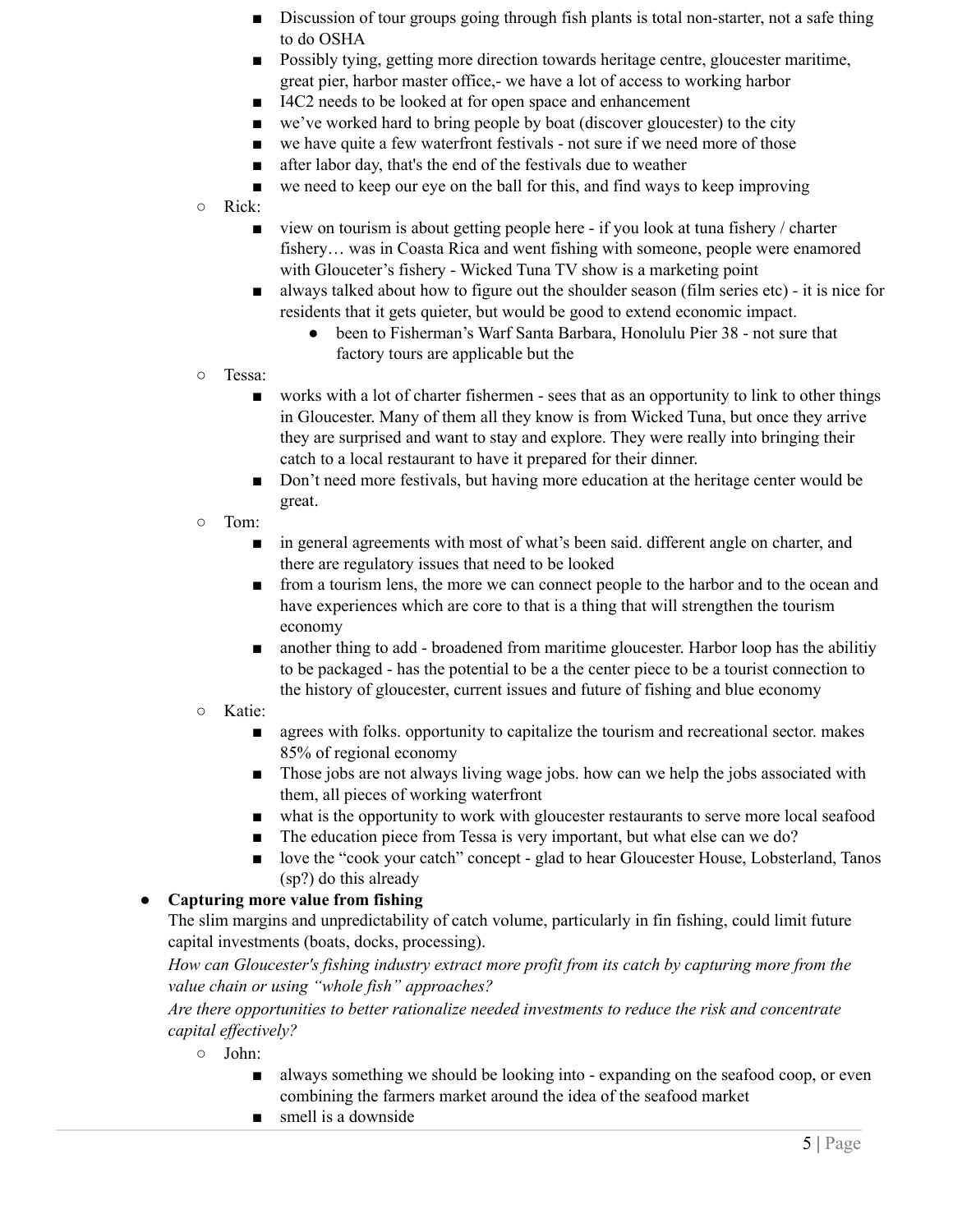- anything we can do to raise the price our guys are getting for fish, very worth look into
- Tony:
	- don't forget lapages used all fish products for their glue product
	- when I was a kid there was no waste, everything was used, but for environmental and aesthetic reasons it was eliminated - because it creates odors and requires wastewater treatment in order for it to be politically viable to restore these uses
	- bait is an opportunity but a lot of people prefer things that fish better, they aren't going to use an inferior bait product
	- technology could make a big difference could address issues of odor etc.
	- A lot of waste in the past went into livestock food
- Rick:
	- unpredictability of supply
	- not seeing how this makes a dent what are we catching enough of that we need something more than what we are doing today - what would justify major investment on the waterfront?
	- interested in landing value vs. pounds this ties back to regulation of the fisheries and
- Tessa:
	- throughout fishing, boat price has been exceptional high (bait costs are going up, which eats into the margins) - been making more money on bait but that reduces the margin for others
	- from shore side standpoint, margins are small
	- buys lobsters from maine other areas when can't access here
	- bait cheaper to truck in product from Maine and Canada than to buy it locally
	- might be some niche markets that could help grow
	- is the goal to help the boats? the shoreside businesses? grow jobs? I think there is space to improve, but not sure if you'll be able to process at a rate that will make the 100% fish strategy pencil out in the Gloucester context (water, labor, etc costs are too high and we don't have enough volume)
- Tom:
	- There are species that we are not harvesting how can we increase those volumes? e.g. Pollock, Redfish and Haddock - not just margins, also more harvesting should be part of this conversation
	- important to understand from an entrepreneurial perspective, we need to understand why 100% fish hasn't taken off in Gloucester
	- if need to be serious about the economic model of 100% fish. lets really put the effort into it
	- ■
- Katie:
	- Tom made points about New Bedford ocean cluster focusing on these issues we do have Neptune's Harvest here locally in Gloucester, can we build on that model?
	- What is a baseline for what we need to have a successful commercial fishing industry here? There are all of these exciting ideas, but what is going to help sustain the fishing industry - what do we need? I'd like to here more of the foundation piece discussed.
- Vito (on the phone, raised hand)
	- What do we need to do? from commercial ground fish perspective what we lost is harvesting capacity, while there still is opportunity to harvest
	- we're down to a handful of vessels
	- Can we buy our way into the market the price collapsed as soon as they hit a certain volume… the unpredictability and interruptions in the market undermine the sustainability. The opportunity is huge but it needs to start at the harvesting level - if you have a vibrant fishing sector it brings tourism to it.
	- Groundfishing is headed towards a full retention with all of the dockside monitoring at the federal level needs to be ramped up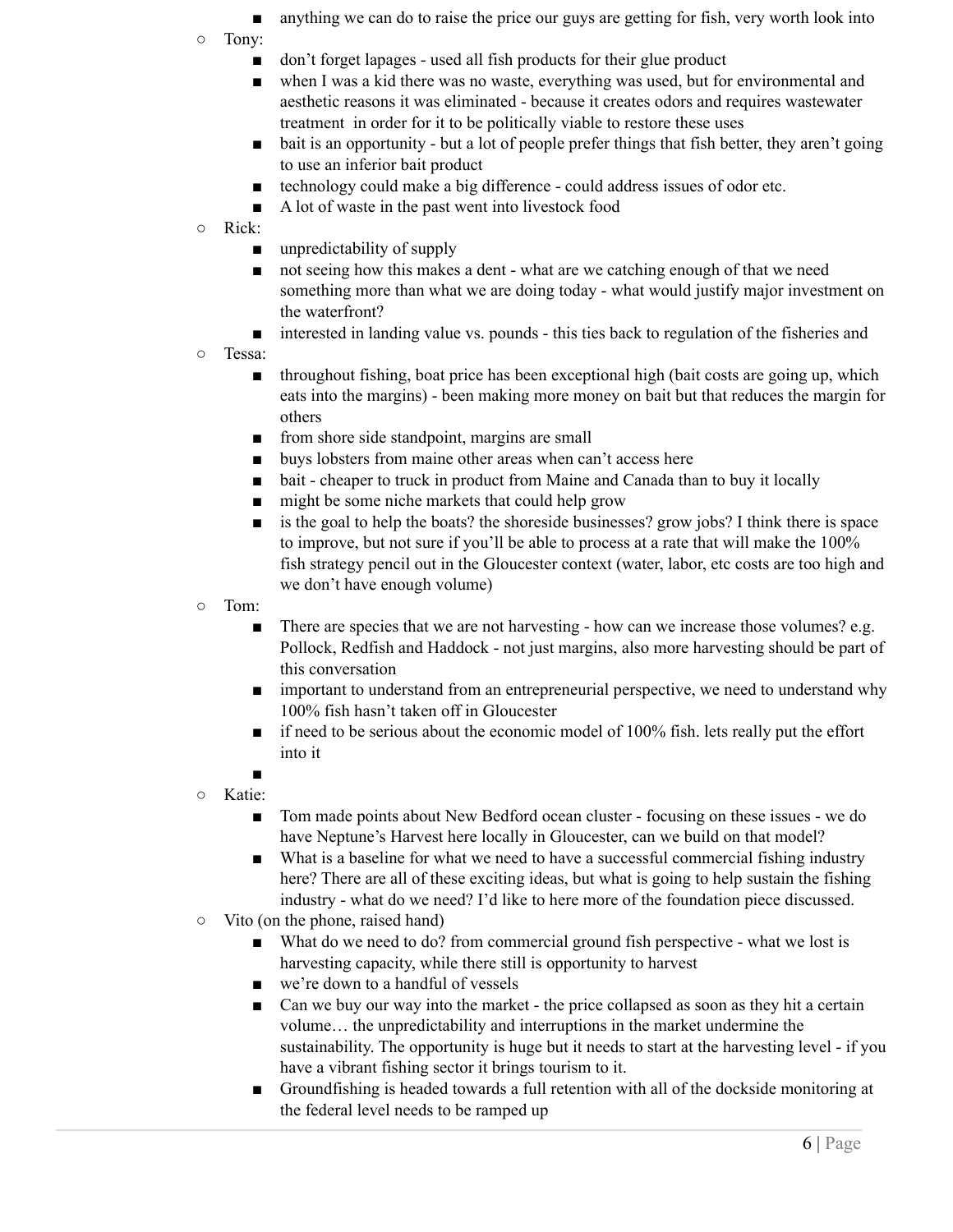delayed/incorrect science - policy has relied on science as if it is reliable - so we need more robust scientific methods with real-time studies of fish populations so that the conservation caps on fishing aligns with the actual populations.

## ● **Building Capacity**

Gloucester still has limited capacity to execute business development, promote innovation, drive marketing, and conduct recruitment at the scale necessary to "move the needle."

*What has gotten in the way in the past?*

*What kind of organization makes sense?*

*How does Gloucester build more capacity in a sustainable way?*

*Can Gloucester continue to do this work through "volunteer" labor?*

- Tom:
	- two things he would love to come out of this plan 1) set goals for harbor economy 10yrs from now 2) pivotal and necessary to create or identify the entity that says 'im the point person or organization' that will lead the further development of the working waterfront in alignment of all issues discussed here
	- Newbedford and Portand have authorities and have been successful in getting money and getting things done
	- representing EDIC, we're legislatively limited to creation of jobs and manufacturing and industrial jobs - unless we go back to legislature and redefine the role of the Gloucester EDIC

■ what is the organizational capacity that can work through a public-private partnership

○ Rick:

- The port authority idea sounds like another layer of bureaucracy.
- he's fascinated by Vito's and Tom's concept of volumes/harvesting refinements to better match unfulfilled quotas with fishermen who are looking for the work
- Identify 2-3 things that a port authority would do and empowering businesses/property owners to advance it
- John:
	- I've always thought of port authority as controlling public land Gloucester is mostly owned by private entities
	- What would give them authority to work on private land
	- Idea is good of having one central entity looking at this is worthwhile
	- How do we go about getting grants or federal money to do this work
	- Need to confine this to what we can
- Tony:
	- With this information what is our baseline capacity need? we need to figure that out first. that is one of the key points that need to be established here
	- not very big on the idea of another layer of bureaucracy via port authority
	- Gloucester has always been mostly privately owned (compared with other ports that are mostly publicly owned) - donesn't want to change that.
- Tessa:
	- agree with Tony need the baseline
	- can come up with the entity after the harbor plan we need to use this process to set up ways of monitoring implementation of the harbor plan so that we aren't starting at ground zero with things that did/didn't work
- Katie:
	- People want to see fishing/seafood to be healthy and to have the appropriate supporting services
	- Want to explore what we have, where are the gaps
	- Kevin has asked why have past ideas failed? were they good ideas? these are important questions.